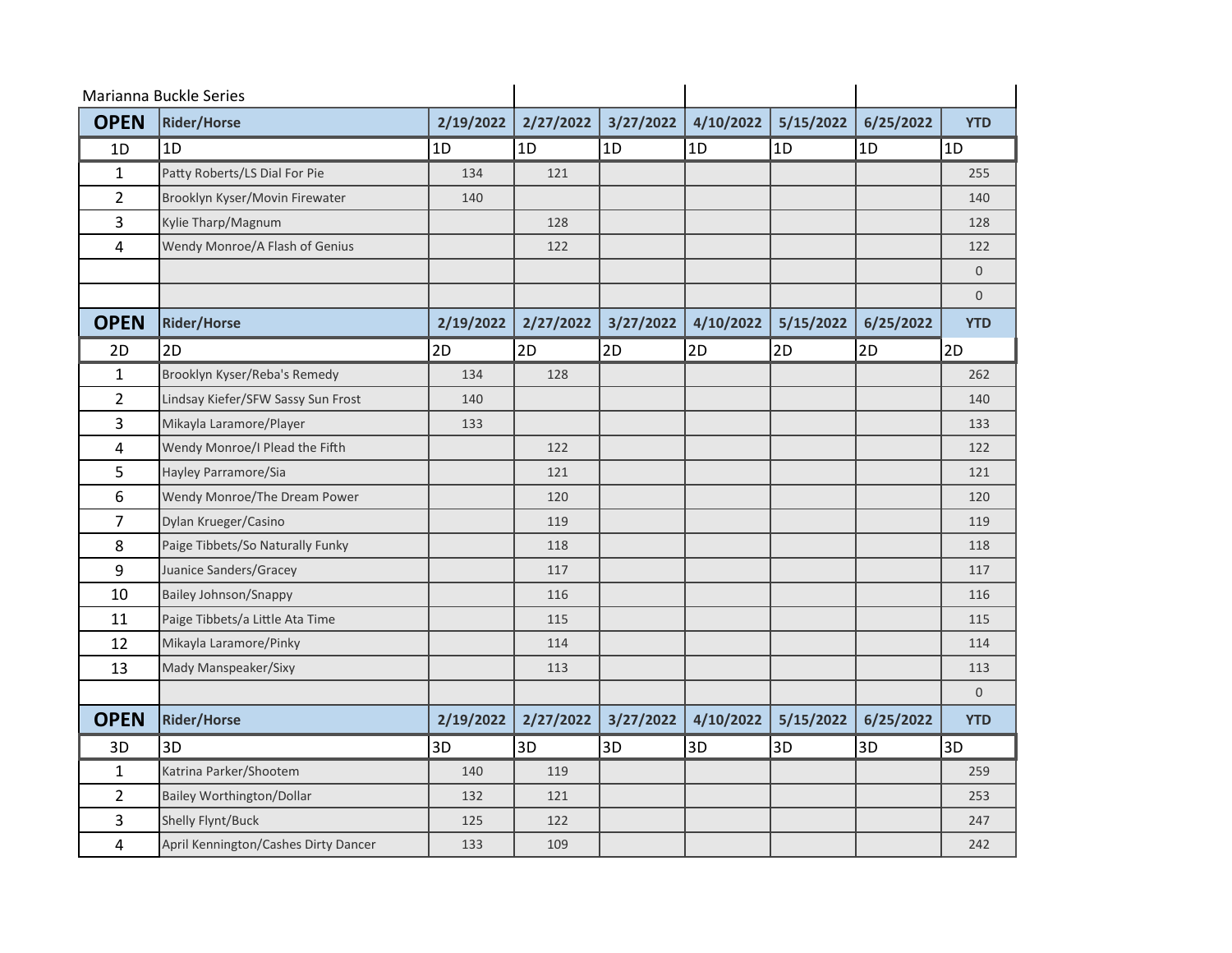| 5              | Jenna Hughes/Woody                 | 126       | 115       |           |           |           |           | 241            |
|----------------|------------------------------------|-----------|-----------|-----------|-----------|-----------|-----------|----------------|
| $6/7$ tie      | Melissa Myers/Joes Little Scamp    | 128       | 112       |           |           |           |           | 240            |
| $6/7$ tie      | Grace Schulz/Streakin              | 123       | 117       |           |           |           |           | 240            |
| 8              | Erica Creel/Heaven S Lil Choice    | 127       | 105       |           |           |           |           | 232            |
| 9              | Kayla Brock/Bling                  | 122       | 108       |           |           |           |           | 230            |
| 10             | Dylan Krueger/Casino               | 134       |           |           |           |           |           | 134            |
| 11             | KarolineDavison/Doc Star Pepenator | 131       |           |           |           |           |           | 131            |
| 12             | Bonita Jones/What A First Down     | 130       |           |           |           |           |           | 130            |
| 13             | Jessica Davison/CashForMySwagger   | 129       |           |           |           |           |           | 129            |
| 14             | Shelly Flynt/Jr                    |           | 128       |           |           |           |           | 128            |
| 15             | April Kennington/Dude              | 124       |           |           |           |           |           | 124            |
| 16             | Jarrett Tyus/Prise                 | 121       |           |           |           |           |           | 121            |
| 17/18tie       | Katrina Parker/Leroy               | 120       |           |           |           |           |           | 120            |
| 17/18tie       | Brooklyn Kyser/Movin Firewater     |           | 120       |           |           |           |           | 120            |
| 19             | Paige Tibbets/So Fishin for First  |           | 118       |           |           |           |           | 118            |
| 20             | Reagan Tyus/Scooter                |           | 116       |           |           |           |           | 116            |
| 21             | Averie Tibbets/JH Firewater Socks  |           | 114       |           |           |           |           | 114            |
| 22             | Jenna Hughes/Juice                 |           | 113       |           |           |           |           | 113            |
| 23             | Abby Albritton/Easy                |           | 111       |           |           |           |           | 111            |
| 24             | Kayla Brock/Cody                   |           | 110       |           |           |           |           | 110            |
| 25             | Camile Burlison/Rolo               |           | 107       |           |           |           |           | 107            |
| 26             | Nina Laws/Guys Poison Jackie Bee   |           | 106       |           |           |           |           | 106            |
| 27             | Savannah Amos/Bobby Socks          |           | 104       |           |           |           |           | 104            |
|                |                                    |           |           |           |           |           |           | $\overline{0}$ |
|                |                                    |           |           |           |           |           |           | $\overline{0}$ |
|                |                                    |           |           |           |           |           |           | $\overline{0}$ |
|                |                                    |           |           |           |           |           |           | $\Omega$       |
| <b>OPEN</b>    | <b>Rider/Horse</b>                 | 2/19/2022 | 2/27/2022 | 3/27/2022 | 4/10/2022 | 5/15/2022 | 6/25/2022 | <b>YTD</b>     |
| 4D             | 4D                                 | 4D        | 4D        | 4D        | 4D        | 4D        | 4D        | 4D             |
|                |                                    |           |           |           |           |           |           |                |
| $\mathbf{1}$   | Brookelyn Hummel/Mojo              | 134       | 122       |           |           |           |           | 256            |
| $\overline{2}$ | Brookelyn Hummel/Trigger           | 131       | 120       |           |           |           |           | 251            |